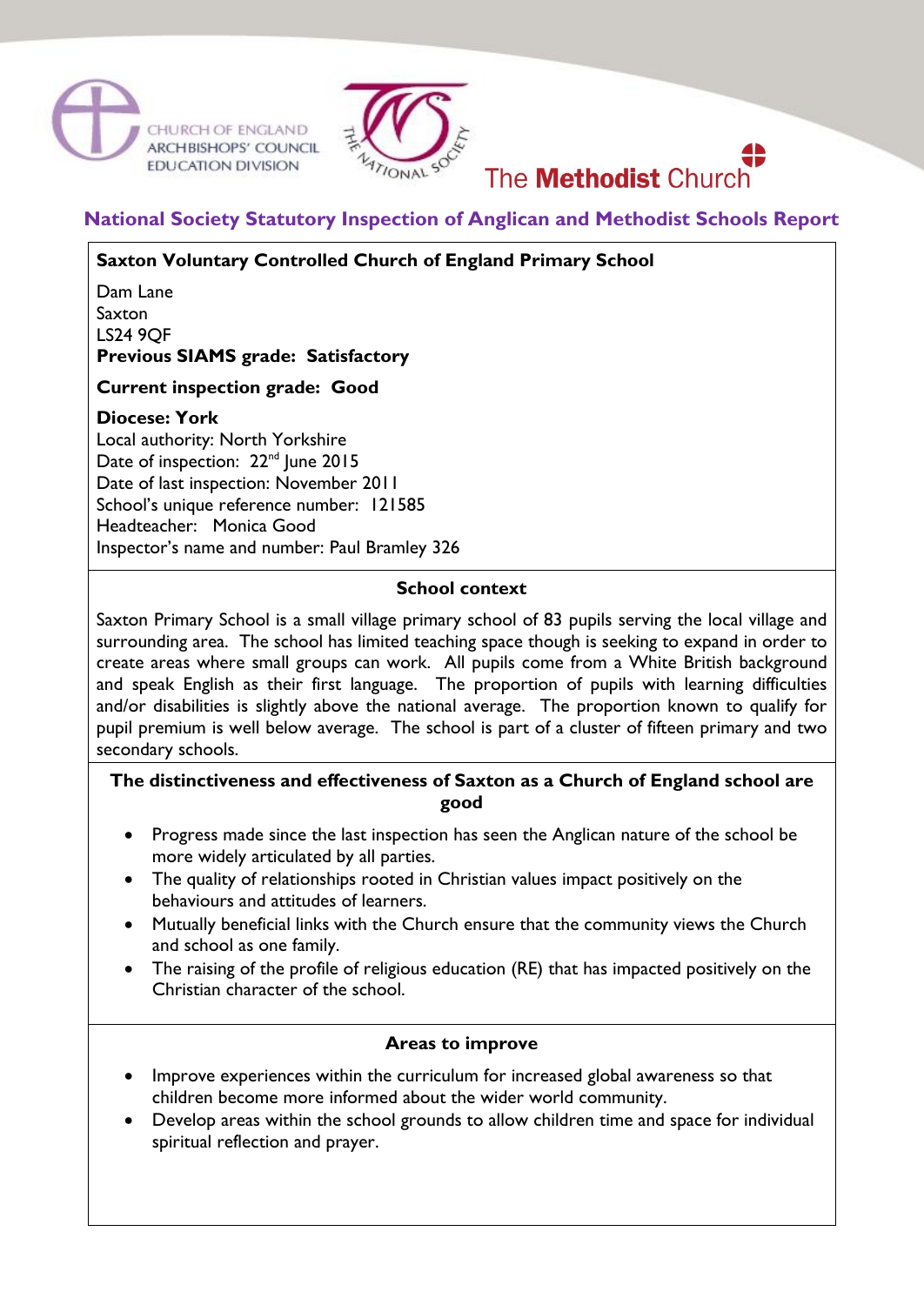#### **The school, through its distinctive Christian character, is good at meeting the needs of all learners**

This is a very happy school that children love, resulting in outstanding attendance. Parents and carers speak of their feeling trusted and welcomed at every opportunity. Christian values are at the heart of every aspect of school life, emanating from a vision shared by the headteacher, governors, church and school. Relationships at the school are excellent, with the school's values statement focussing on respect for God's world and everyone within it. This statement influences the lives of all connected to the school and underpins the family atmosphere created. The school mission statement is articulated at every opportunity, with the ethos of 'individual colours, together a rainbow', ensuring that all feel part of a team. The nurturing nature of staff and community has resulted in high standards being achieved in recent years. Children do understand the impact of Christian values on their learning, and speak of responsibility and the importance of trust. Their moral and social development is therefore good. Since the last inspection great progress has been achieved to ensure that Saxton's profile as a Church of England primary school is celebrated and developed. The links with the church are very strong with the present incumbent and curate playing a prominent role in the life of the school. Throughout the school the Christian values selected by the community are displayed. These present visual reminders of the Christian foundation of the school and impact on daily life, for example, in the excellent behaviour of the children. Within the curriculum, RE is given a high priority, supporting pupils' spiritual, moral, social and cultural (SMSC) development. Theme weeks focussing on topics such as Islam and Hinduism, have provided some insight into a range of cultures different from their own. Living in a mono-cultural community, parents, staff and governors would welcome the development of this area to give children a greater awareness of the wider world community.

## **The impact of collective worship on the school community is good**

Collective worship is central to the daily life of the school. Planning is thorough and follows the church calendar, with Anglican symbolism and practice evident. Worship clearly links Bible stories to values that are central to the school. A specific format is at the core of the activity with prayer and reflection playing a major part. A good policy is in place. Observations are undertaken by both the headteacher and a foundation governor with children often asked to offer opinion and suggestion. Children regularly take part in the worship. For example, in planning, reading, leading worship and with the writing of prayers which along with other work are displayed regularly in church. The school is fortunate to have the beautiful church situated adjacent to its grounds and makes full use of this facility visiting every week for worship and by using the building for performances and other school activities. All staff contribute to the daily acts of worship. Visits from the local vicar and curate take place on a regular basis, ensuring that children experience an interesting range of styles and approaches to worship. Learners show good understanding of The Holy Trinity. For example, they talk about 'the Father, Son and Holy Ghost' as three parts of a whole, of them being 'the same', and 'as one'. Parents thoroughly enjoy experiencing collective worship and talk with enthusiasm about the roles that their children play in this aspect of school life. Recent attendance at the church 'family service' has increased quite dramatically demonstrating the school's influence. Children totally engage with worship and behaviour is exemplary. They respond with enthusiasm to opportunities to sing, pray and reflect. They talk about collective worship with passion and reflect exceptionally well upon the success of the worship with which they have been involved. Within school, each class has its own reflective area with a cross, candle, basket and Bible giving children the opportunity for personal reflection and prayer. This is something that the community would welcome being developed outside, using areas within the school grounds.